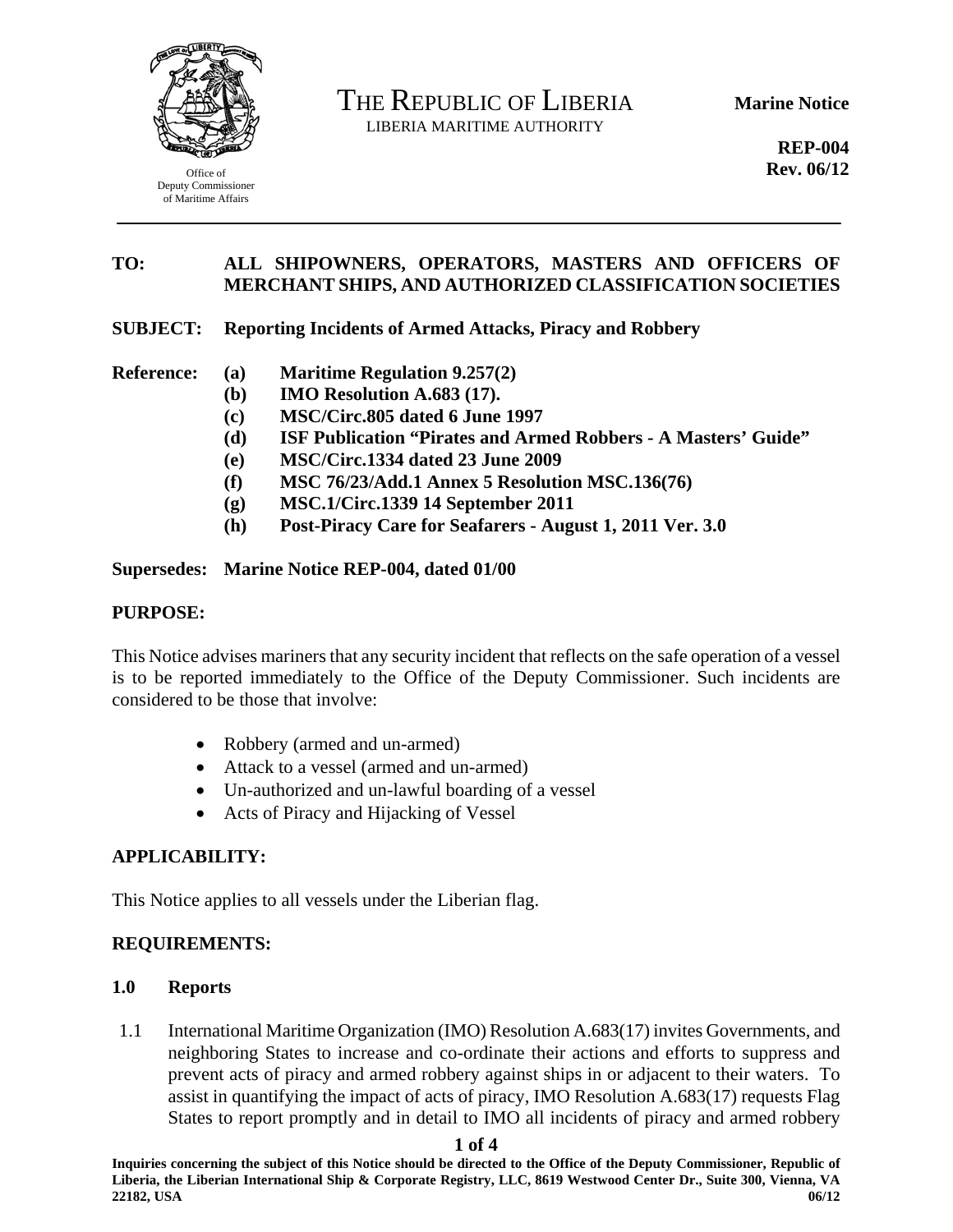against ships flying their flag. In furtherance of the foregoing and with respect to Radio watchkeeping and responses, MSC.1/Circ.1334 provides that when a vessel operator or master encounters conclusive evidence that the safety of the ship is threatened, the master should immediately contact the relevant Regional Control Center, or in certain areas, with the radio stations which could have been recommended by local authorities. All messages should be preceded by the appropriate Urgency signal (PAN PAN) and/or DSC call using the "all ships urgency category. If the Urgency signal has been used and an attack does not, in fact, develop, the ship should cancel the message as soon as it knows that action is no longer necessary. This message of cancellation should likewise be addressed to "all stations". Masters should report all actual or attempted attacks of piracy and armed robbery or threats thereof to (a) the nearest RCC or regional piracy focal point where applicable; (b) the flag state; and (c) the IMB Piracy Reporting Centre.

1.2 Reporting to Maritime Security Center – Horn of Africa (MSCHOA) and UK Maritime Trade Operations (UKMTO)

Upon entering the High Risk Area as detailed in MSC.1/Circ.1339 14 September 2011, or leaving a port within the region, the recommended Voluntary Reporting Requirements are as follows:

- 1.2.1 Register Vessel Movement with MSC-HOA (online, e-mail or fax)
- 1.2.2 Initial report to UKMTO Dubai (e-mail or fax)

After transmitting the initial report to UKMTO Dubai and MSCHOA (as applicable,) vessels are to report their noon position, course, speed, estimated and actual arrival times to UKMTO Dubai whilst operating in the region.

1.3 Masters are, therefore, instructed to promptly report, by fax or e-mail within 48 hours of occurrence, all incidents of piracy and armed attacks on their merchant vessels to:

> Security or Investigations Department Maritime Operations LISCR, LLC 8619 Westwood Center Dr., Suite 300 Vienna, VA 22182, USA Tel: +1 703 790-3434 Fax: +1 703 790-5655 E-mail: security@liscr.com and dutyofficer@liscr.com

### **2.0 Information**

- 2.1 The report should provide as much information as possible, including but not necessarily limited to the following:
	- Name of vessel;
	- . IMO Number & Call Sign
	- Gross Tonnage of vessel;
	- · Date and time (UTC) of incident;
	- · Geographic position by Latitude and Longitude;
	- Anchored, berthed, or if under way heading, speed and ship's freeboard;

# **REP-004** 2 of 4 06/12 **The Republic of Liberia**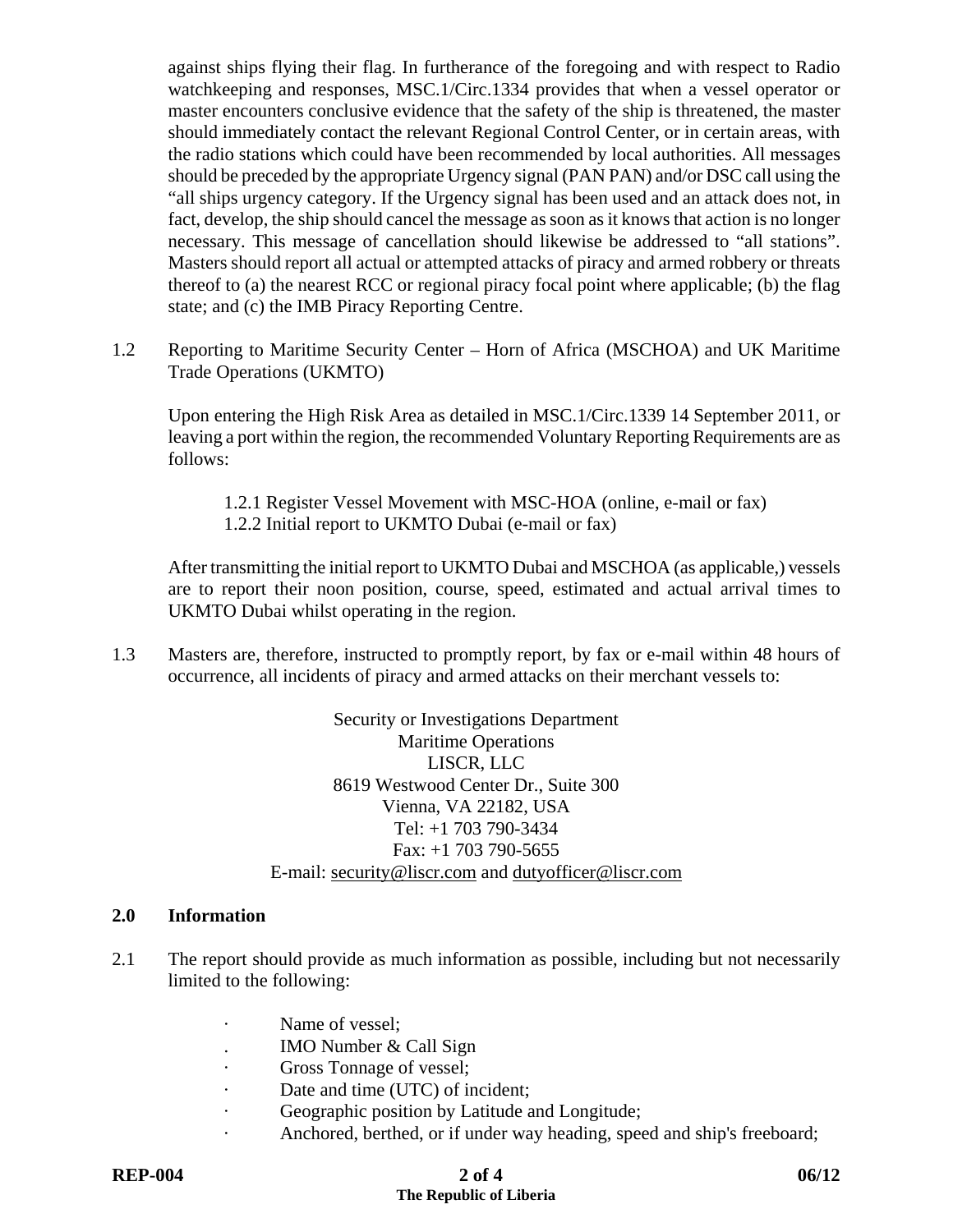- Visibility;
- · Method used by pirates/robbers to board vessel;
- Type of weapons used by pirates/robbers;
- Number of pirates/robbers involved and total time on board ship;
- · Injury or Loss of Life, if any;
- · Items stolen, if any;
- · Details of incident including consequence to the crew even when there was no physical injury;
- · Action taken by the crew;
- · Whether the incident was reported to shore authorities;
- · Action taken by authorities; and
- · All relevant information that might be useful to prevent future attacks.
- 2.2 Reports received by the Maritime Operations Department will be transmitted to:
	- National Geospatial Intelligence Agency, USA,
	- · International Maritime Organization, Maritime Safety Department, London,
	- · International Maritime Bureau, Essex, UK,
	- · The International Shipping Federation, London.

#### **3.0 Radio Messages**

In accordance with MSC/Circ.805 dated 6 June 1997, the following guidance for the use of radio signals by ships under attack or threat of attack from pirates or armed robbers is provided below.

3.1 Distress Messages

Recommendation ITU-R M.493-5.1 / ITU-R M.493-11 has been amended so as to include "Piracy/armed robbery attack" as a category of distress message for all classes of DSC equipment. INMARSAT has also added a piracy message to the Inmarsat-C menu for the GMDSS.

3.2 Pirates Detected Prior to Boarding of the Ship

Provided that the ship has not been ordered by the pirates to maintain radio silence, contact should immediately be made with the Port State Marine Police on Channel 7 or Channel 12, or by other appropriate means to Port State Authorities and/or with ships in the vicinity and shore authorities by sending a *piracy/armed robbery attack message* through INMARSAT or on an available DSC distress and safety frequency. Other methods available (MSC/Circ.805 dated 6 June 1997) to make the pirates aware that they have been detected should also be used.

3.3 Pirates Board Unnoticed

When a ship is ordered by pirates or armed robbers not to make any form of transmission informing shore authorities of the attack and non-compliance with the above recommendation may result in physical violence or death to the crew, it is recommended that any such order should be complied with as the pirates may carry equipment capable of detecting all radio signals, including satellite communications.